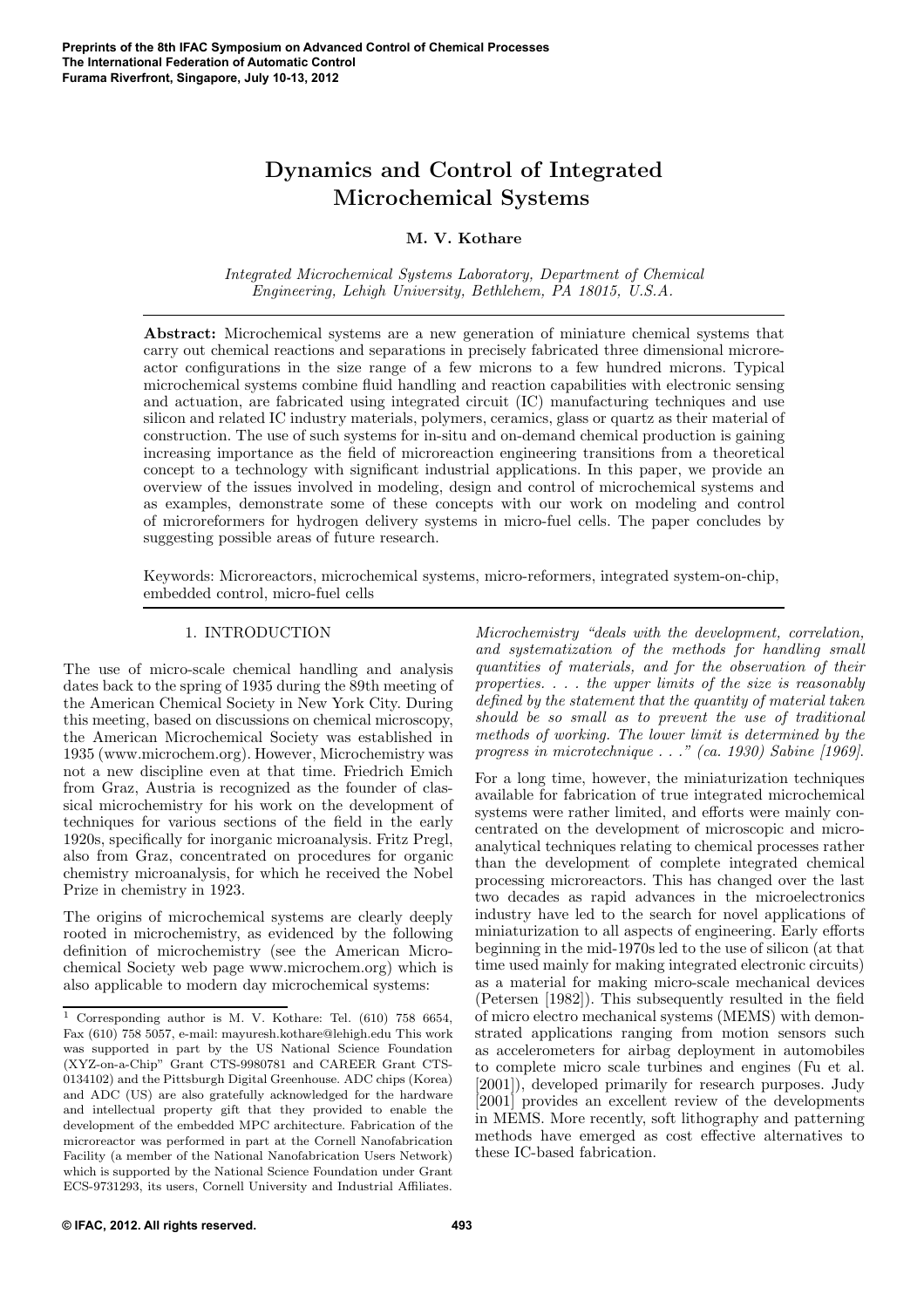The first reference to miniaturized chemical handling components can be traced back to as early as 1979, when researchers at Stanford University in the United States reported one of the first examples of an analytical device on a chip- a complete gas chromatography (GC) system on a silicon wafer (Terry et al. [1979]) . There were some attempts to commercialize the design as it showed considerable promise at that time, but it is only relatively recently that microengineered components have begun to appear in modern GCs. The early demonstration of the micro GC on a chip, however, generated significant activity in the area of miniature chemical handling systems. A major area of interest in this quest for miniaturization has also been the development of miniature chemical reactors on microchips for portable applications. The ease of startup and shutdown of the miniature reactors and their ability to handle small amounts of hazardous chemicals with high degree of safety are some of the key advantages of this technology. Micro-scale reaction systems also provide significantly higher surface area to volume ratios of the reaction chambers compared to conventional reactors and this can be effectively used to facilitate novel reaction pathways by suppressing unwanted homogeneous-phase side reactions, not previously possible in the conventional scale reactors. The possibility of integrating these miniature reactors with sensors, actuators and control electronics on a single chip to create a highly reliable chemical processing microplant has thus generated a lot of interest in this field. Terms such as lab-on-a-chip and plant-on-a-chip have been coined and adopted, and these concepts are no longer merely theoretical ideas but real-world technologies with significant industrial applications. The large amount of interest in this field has led to the establishment of a dedicated series of annual conferences, the International Conferences on Microreaction Technology (IMRET), beginning in 1997. The first IMRET was held in Frankfurt in Germany, organized by Dechema e. V. Since then, the conference has been organized every year alternately in Europe by DECHEMA and in North America by AIChE (Ehrfeld [1997], Ehrfeld et al. [1998], Renken et al. [2003]).

Judging by the increased research activity in this area across different parts of the world and the growth in the number of proposed applications, it can be expected that microchemical systems may soon pave the way for integrated portable microplants with unlimited domestic and industrial applications in quite the same way that computers are used today in more ways than could have been imagined a few years ago.

# 2. TECHNOLOGICAL PROGRESS

Various micromachining techniques have been used and perfected over the years for fabricating miniature chemical reactors, chief among them being the use of photolithography, thin film deposition, deep reactive ion etching (DRIE) (Larmer and Schilp [1994]) and wafer bonding (Klaassen et al. [1996], Albaugh and Rasmussen [1988]) for micromachining silicon and other IC industry materials. Apart from using these standard microfabrication techniques, there has also been a lot of activity in the development of fabrication methods and concepts specific to the microchemical and microfluidics area. These include the development of microfluidic interconnection techniques (Gray et al. [1999],

Puntambekar and Ahn [2002], Tsai and Lin [2001], Pattekar and Kothare [2003]) and techniques for the formation of microfluidic channels that are either coated with catalyst (Pfeifer et al. [1999], Pattekar et al. [2001]) or those that incorporate filtering structures for trapping catalyst microparticles inside etched microchannels (Ajmera et al. [2001], Losey et al. [2001], Pattekar and Kothare [2004]). There have also been significant developments in research on various miniaturized fluidic handling components that will eventually form an integral part of these microchemical systems- fluidic actuators such as micropumps (Benard et al. [1998]) and microvalves (Vandelli et al. [1998]), which have brought the concept of micro scale integrated chemical systems closer to reality. For mass production of miniature chemical systems, microfabrication techniques such as LIGA (acronym formed by the initial letters of the German words lithographie (lithography), galvanoformung (plating) and abformung (molding) have also been developed and used (IMM). Several non-traditional microfabrication techniques such as micromilling, punching, electrodischarge machining (EDM) have also been employed for fabricating microchemical systems. More recently, soft lithography methods have greatly extended the fabrication capabilities while containing cost.

The theoretical modeling and analysis of micro scale chemical systems has also evolved considerably over the years and forms an integral part of the research effort (Hsing [1998], Senturia et al. [1992], Pattekar and Kothare [2002], Alfadhel and Kothare [2005a,b]). Certain fundamental differences between conventional chemical processes and microreaction systems call for significantly novel approaches to the modeling of this new class of chemical systems. It has been found that rigorous partial differential equation (PDE) based modeling for mass, momentum and energy balances (Hsing [1998], Alfadhel and Kothare [2005a,b]) is better suited for these systems than the empirical approaches that are often employed for the modeling of conventional large-scale chemical processes. One of the main reasons is that while many empirical relations that have been developed for conventional chemical systems can break down at the micro-scale due to the high surface area to volume ratios characteristic of microreactors, the fundamental balance relations still apply, and these can be used, with some modification (Alfadhel and Kothare [2005a]), for systems operating in continuum transport regimes (where the characteristic reactor dimensions are much higher than the mean free path of the species molecules). At the same time, the precision with which these systems can be fabricated using techniques similar to IC manufacturing ensures accuracy in modeling the geometries of the microreaction chambers thereby obviating the need for empirical modeling by reducing the uncertainties involved (Pattekar and Kothare [2002]).

Efforts at MIT in the early 1990s led to the development of a dedicated set of design and simulation software tools for MEMS applications, MEMCAD (Senturia et al. [1992]), specifically suited for mechanical design and lab-on-a-chip system analysis. Another tool that has been used for rigorous modeling of microchemical systems (Pattekar and Kothare [2002], Bleris and Kothare [2005c,a]) is FEMLAB (FEMLAB [2001]), a general-purpose modeling and simulation package for 3D geometries that uses core MATLAB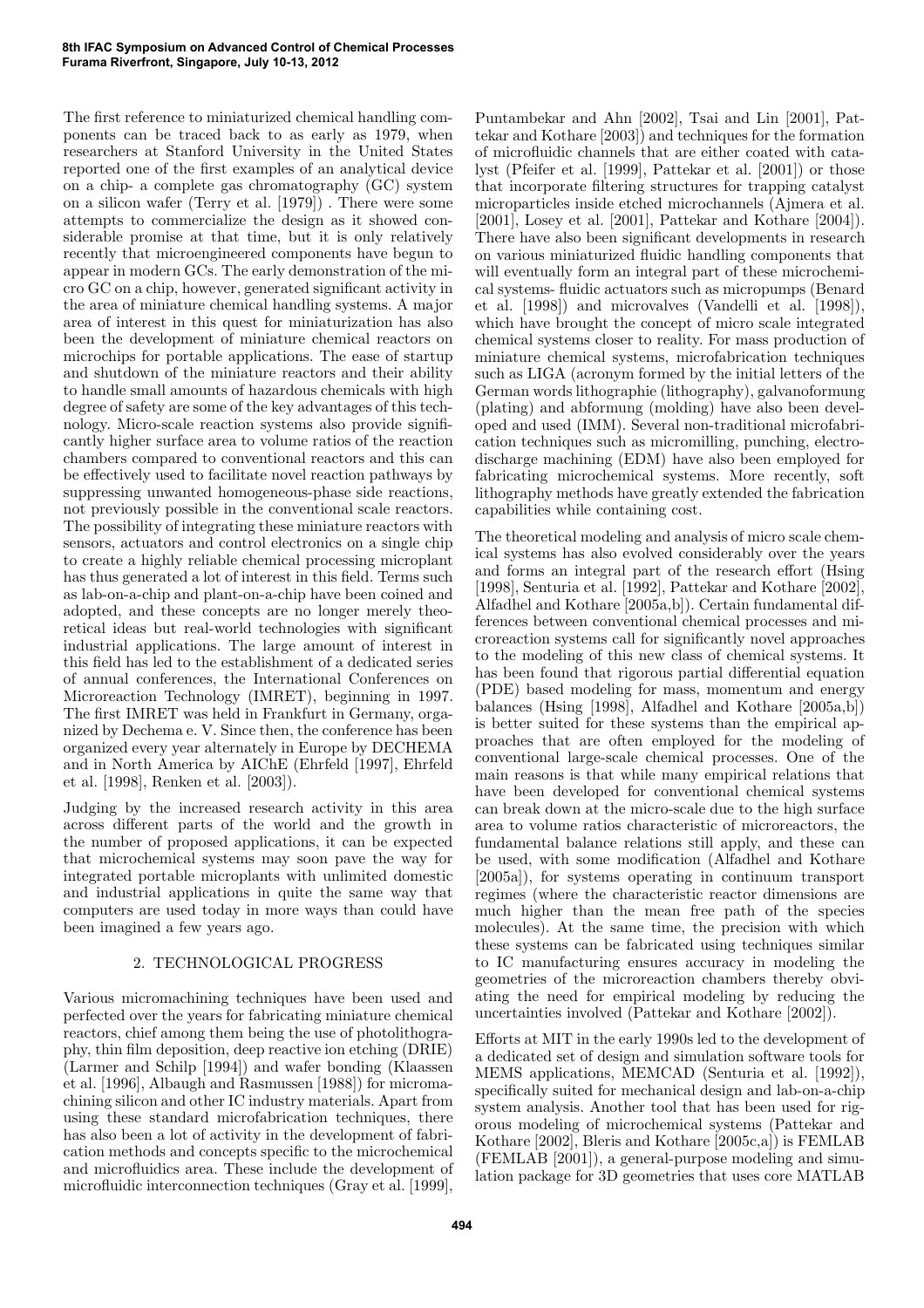functions for numerical integration of systems of coupled partial differential equations. It also provides the ability to export entire or reduced-order models of any system to SIMULINK in MATLAB, thereby allowing for rigorous controller design and dynamic simulations of the system to study controller performance (Bleris and Kothare [2005c]).

#### 3. KEY APPLICATION AREAS

Microreactors are well suited in applications where the cost of developing and building these miniature systems for handling miniature amounts of chemicals is justified by reasons of safety, portability and speed of analysis and applications where there is a large enough demand for these micro-scale reactors to make mass fabrication of the devices economically feasible. One major area of interest continues to be the development of chip-scale DNA sequencing and other biological analysis systems which can greatly reduce the time and cost associated with carrying out these analyses manually using conventional laboratory equipment. This has spurred the research activity on labon-a-chip systems, leading to the establishment of an entire industry in the United States based on this technology  $(LaO)$ .

The use of microreactors for processing chemicals is also well suited for a number of applications. Microreactors have been demonstrated for handling and production of small amounts of hazardous chemicals, such as for Phosgene synthesis (Ajmera et al. [2001]). Various research groups have developed microreactors for a range of chemical processes such as partial oxidation of ammonia (Srinivasan et al. [1997]), nitration (Antes et al. [2000]), and chemical detection (Floyd et al. [2000]). Another area of interest for the use of micro-scale chemical systems involves portable applications, since the miniaturized chemical handling components can be readily integrated into a portable unit. One example is hand held analysis systems such as the portable GC using miniaturized components mentioned earlier. There has also been a lot of activity in the development of a number of portable analysis systems for detection of hazardous chemicals in air and water. These systems form a broad range of testing equipment collectively referred to as micro total analysis systems  $(\mu)$ TAS) (van den Berg and Bergveld [1995]).

## 4. DYNAMIC MODELING AND CONTROL OF MICROCHEMICAL SYSTEMS

For the purpose of this paper, following Fedkiw et al. [1999], we define a microchemical system as having the following characteristics:

(1) it carries out chemical transformations (reactions) and/or separations;

(2) it is fabricated using MEMS microfabrication methods; (3) it uses silicon and related integrated circuit (IC) industry materials but can include other materials such as polymers, ceramics, glass, quartz, etc.;

(4) it contains microfluidic and non-electronic feature sizes in the range of sub-microns to a few hundred microns;

(5) it integrates non-electronic features with at least one electronic feature, e.g., a resistive heater;

 $(6)$  its main function is chemical or electrochemical synthesis as opposed to analysis or sensing.



Fig. 1. A prototypical integrated microchemical system.

To facilitate the discussion, we consider the schematic of a prototypical integrated microchemical system shown in Figure 1. The microplant integrates classical chemical unit operations at a micro-scale: a mixing/heating unit, a catalytic microreactor and a membrane microreactor/microseparator. The overall goal of this microplant is to produce high purity product C from liquid phase reactants A and B. The vaporizer serves to perform phase transformation and homogenization of A and B. The catalytic microreactor serves as the central unit for carrying out the heterogeneous gas phase reaction of A and B to produce product C and an undesirable and possibly hazardous byproduct D. The membrane microreactor serves to convert hazardous product D to a more benign waste product E while simultaneously separating the desired product C from unreacted A, B and byproducts D, E. Integrated resistive temperature sensors measure inlet and outlet temperatures of the microreactor and feedback a voltage signal to the controller module. The controller in turn sends appropriate currents to the resistive heaters which provide heat input to the vaporizer and the microreactor to control the two temperatures.

The cross-sections of the individual micro-units, shown in Figure 1, indicate that the entire microplant is housed in microchannels fabricated in a silicon substrate and capped with an appropriate base plate. These structures are fabricated using standard surface and bulk micromachining techniques Madou [2002] such as photolithography, pattern transfer, sputtering, chemical vapor deposition, alkaline etching and plasma etching. While microfabrication of such a microchemical system prototype is a research problem in its own right, our emphasis will be primarily on the dynamical analysis of the fabricated microsystem.

The prototype shown in Figure 1 is abstract and captures the essence of a realistic microchemical system, as defined above, while serving as a test-bed for formulating a number of relevant system theoretic problems in a general microchemical system. Furthermore, it generalizes a number of potential reaction/separation/purification schemes from classical chemical engineering as well as electrochemical reactions schemes involving fuels and oxidants which can be tested in a microchemical setting. Examples include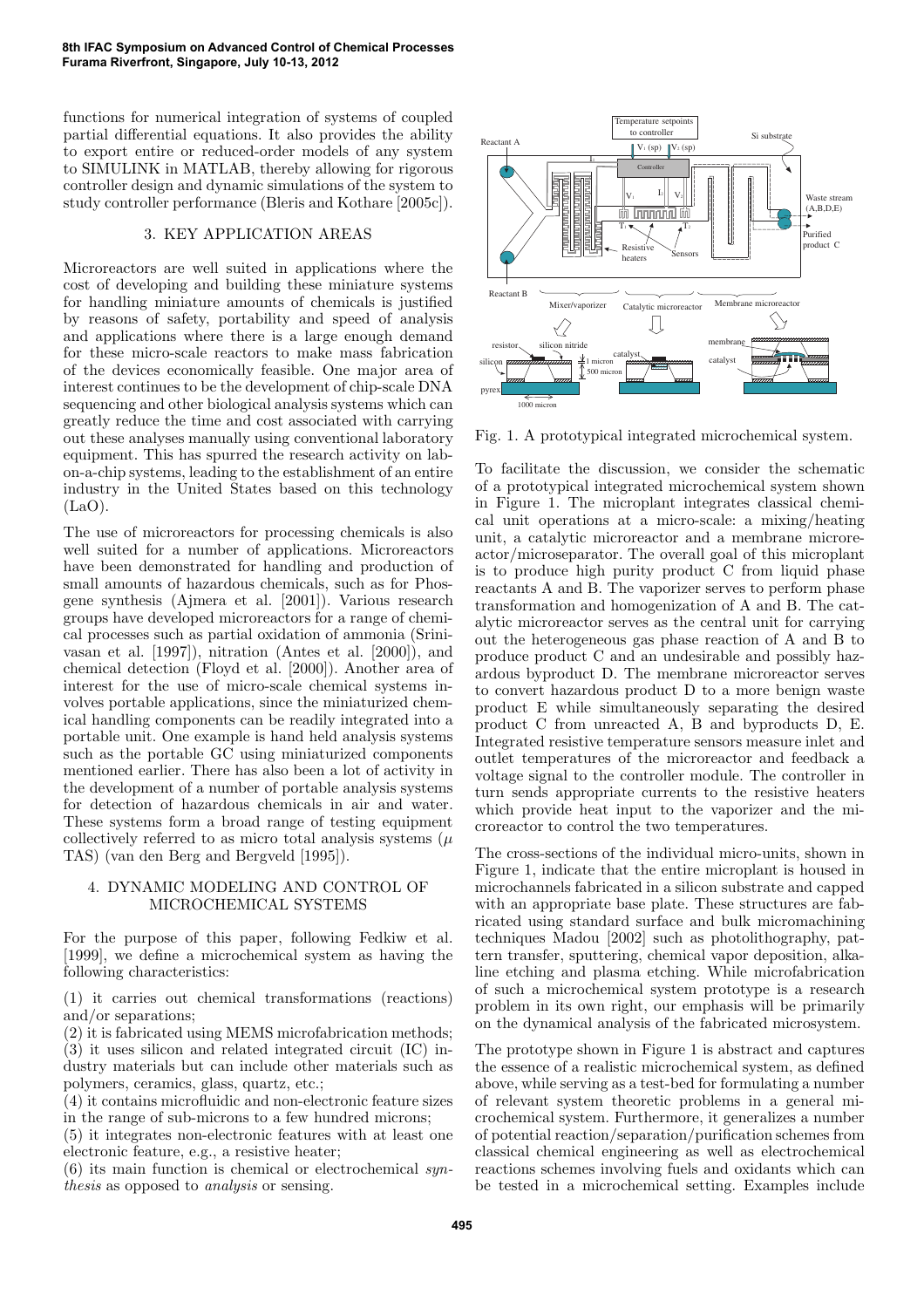the classical hydrocarbon reforming-shift reforming reaction sequence with or without membranes Pattekar and Kothare [2004, 2005], Karnik et al. [2003], Franz et al. [1999], Wilhite et al. [2004], methanol dehydrogenation to formaldehyde Maurer et al. [2000] and dehydrogenation of cyclohexane to benzene Cui et al. [2000].

The operational goals of the prototype may be considered to be one or more of the following:

(1) stabilization of the overall microplant at the chosen operating conditions;

(2) maximization of the microsystem throughput;

(3) maximization of conversion of the reactants to the desired product C;

(4) minimization of the amount of hazardous byproduct D in the waste stream;

(5) satisfaction of constraints on key process variables to ensure integrity of the microsystem material.

Inherent in such a problem formulation is the need to (a) understand the impact of the microsystem design (shape, size, length of microchannels, micro-unit topology) on its performance; (b) develop and analyze models that can be used as the basis for microreactor design, operational optimization and multi-unit feedback controller synthesis; and (c) study robustness of operation, i.e., understand the effect of microfabrication errors (M'Closkey et al. [2000], Grayver and M'Closkey [2001]), imperfections in microreactor geometry (Stone and Kim [2001]) and structural/parametric model uncertainty on closed-loop controller performance. It is worth noting that the aforementioned set of problems is independent of the specific microsystem geometry, configuration and reaction kinetics and therefore, is not limited to the specific prototype shown in Figure 1.

Our goal is to consider generic issues that arise when dealing with control problems for such microsystems.

# 5. ISSUES IN CONTROL OF MICROSYSTEMS

The study of the dynamical properties and feedback control of microreactors poses unique challenges. These challenges stem from the unique characteristics of microsystems, namely, their small size, high surface area to volume ratios implying higher heat and mass transfer rates, low thermal inertial, fast transients, and small available physical space for building and incorporating the controller implementation with the microreactor system.

A variety of heuristics from macro-scale systems that allow considerabe decoupling of control loops become inapplicable in the context of microreactors due to very strong integration of various unit operations fabricated in close proximity of each other on a common substrate. Similarly, the notion of controller "implementation", which is typically relegated to "computer" control for macrosystems with appropriate data acquisition and feedback signal transfer, is no longer simple for microchemical systems since an integrated microchemical system must also integrate a "small" controller within the micro-scale space constraints available. In other words, one simply cannot control a microreactor system with a computer, but the control alsgorithm must be "embedded" with the microreactor substrate. And finally, within the context of micropower chemical systems, the controller implementation must minimize its parasitic power requirements to a small fraction of the total power projected from the device.

Within the context of control problems in micro and nanosystems in general, two workshops were organized by the U.S. National Science Foundation in 2003 and 2004 (Sitti [2003], Shapiro [2004, 2005]). The resulting workshop reports provided a variety of recommendations on future research opportunities in the control of micro- and nanosystems. The scope of both workshops was broader than just control of microreactors and covered not only control of micro- and nanoscale devices but also control of micro/nanofabrication processing technologies, biomimetic control and micro/nanoscale sensing that included control of AFM probes (Sitti [2003]).

However, several of the key recommendations from these workshops are also relevant within the context of integrated microreactors and are listed below (Shapiro [2004, 2005]):

- characterization of the impact of micro/nano component integration on control;
- development of both fundamental multiscale models, as well as parsimonious control relevant models obtained from system identification experiments or model reduction;
- on-chip or embedded control algorithms integrated with the micro/ nanosystem:
- evaluation of robustness of closed-loop in presence of fabrication uncertainty and disturbances.

In the rest of the paper, we will focus on issues involved in the development and implementation of model-based predictive controllers for microchemical systems.

#### 6. CONTROL RELEVANT MODELING OF MICROCHEMICAL SYSTEMS

#### 6.1 Continuum Models

Fundamental model development for microchemical systems of the kind discussed in this paper poses unique challenges that stem from the complex coupling of multiple physical phenomena and unusual geometries of these micro-devices. The complex coupling arises primarily from the strong interaction between electrical, mechanical, thermal, microfluidic and chemical phenomena in compactly configured micro-geometries. The individual phenomena by themselves are complex, particularly due to the small channel dimensions.

Flow in micro-devices is characterized by departure, to varying degree, from the continuum assumption and this is measured by a dimensionless group called the Knudsen number (Kn) (Jie et al. [2000]) . For most microfluidic flows, Kn is less than 0.1 which puts the flow in the slip regime. In this regime, fluid flow can be modeled using the continuum conservative equations, with a modified boundary condition to account for wall velocity slip (Karniadakis and Beskok [2002]). Flow in microchannels is predominantly laminar (Jensen [2001]) due to the small hydraulic diameter. A number of related issues in microfluidic mixing and models to make predictions for improved mixing can be found in articles co-authored by G. Whitesides,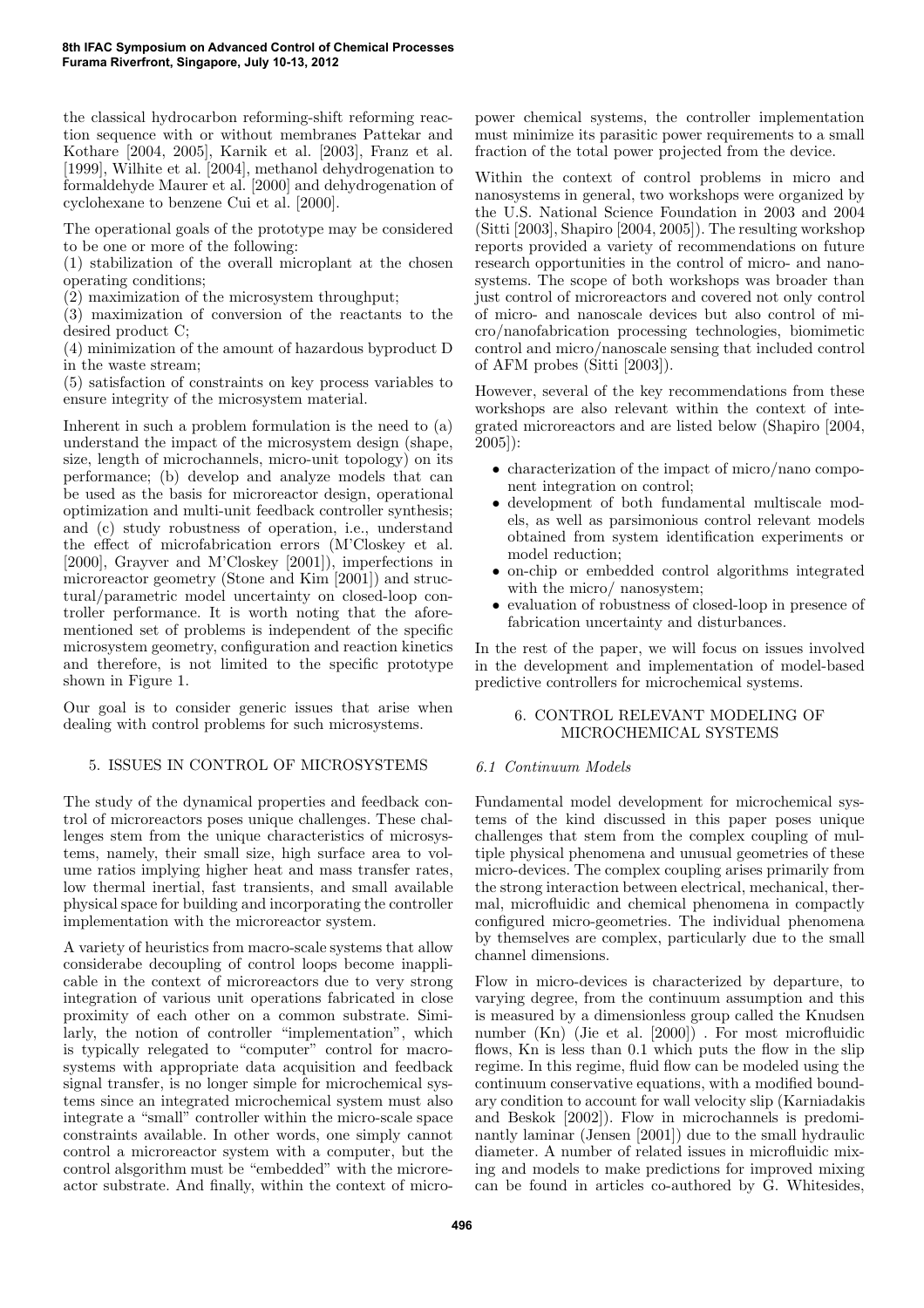H. Stone and others (Stroock et al. [2002], Stone et al. [2004], Stone and Kim [2001]) and the references therein. A general consensus seems to be that for a large number of microchemical systems with dimensions in the size range of ten to hundreds of microns and atmospheric pressure, a purely continuum approach appears to be adequate.

We have studied the development of mathematical models that describe isothermal microfluidic steady flow in membrane microreactors by employing the Navier-Stokes equation with appropriate boundary conditions for fluid permeation through the membrane and velocity slip at the walls to account for Knudsen numbers in the slip regime (Alfadhel and Kothare [2003, 2005a]). The resulting model equations are solved using finite Fourier transforms. As special cases, we can recover the solution for the case of no permeation (no membrane) and no slip (conventional continuum approximation). Noteworthy is the fact that we are able to develop a near analytical solution with this approach and as a result, eliminate the cumbersome computational overhead incurred when adopting a purely numerical approach using finite elements. The presence of the slip boundary condition can reduce the pressure drop by nearly 30% for high Knudsen numbers compared to the pressure drop calculated from the no-slip condition.

Similarly, we have developed (Alfadhel and Kothare [2002, 2005b]) models for predicting concentration profiles in membrane microreactors using basic conservation laws. While molecular approaches to modeling concentration would perhaps be more appropriate, we found that the computational effort required to solve even the simplest such models would be prohibitively large and moreover, recent work (Snyder et al. [2003], Shen et al. [2003]) has shown that both continuous time Monte Carlo simulations (Snyder et al. [2003]) and molecular approaches to the solutions of the Navier-Stokes equation (Shen et al. [2003]) were in excellent agreement with continuum solutions for Knudsen numbers below 0.1, which is typically the case for microchemical systems. This further justifies using simplified models using constitutive laws. The model for membrane microreactors that we developed (Alfadhel and Kothare [2005b]) allows us to predict the operation of a palladium-based membrane microreactor of the kind we discussed in the previous section for separating hydrogen and carrying out water gas shift reaction.

While we have incorporated kinetic models within the context of an overall systems modeling for microreactors, a number of authors have focused on the issue of kinetic mechanism development (Mhadeshwar and Vlachos [2004], Chatterjee et al. [2004]) and the interaction of various spatial and time scales in microreactors. Our on-going work includes the study of heat effects in microreactors which was presented in (Alfadhel and Kothare [2004]) and a publication on this topic is forthcoming.

Beyond unit modeling, recent work has focused on developing optimal design and steady state operating conditions for micro-reforming using formal optimization tools (Chachuat et al. [2005]).

## 6.2 Embedded Feedback Control of Microchemical Systems

Control of MEMS devices has been a growing area of research in the past few years. Most reported studies have focused on control of MEMS oscillatory gyroscopes (see recent article "MEMS in Space" in the July'01 issue IEEE Spectrum (Cass [2001]) which are used to measure angular velocity in many applications such as navigation, homing, maneuver control, attitude stabilization and tumble recovery. In Park and Horowitz (Park and Horowitz [2001]), fundamental models were derived from springmass force balances and used in studying adaptive control of a Z-axis gyroscope. On the other hand, an input-output empirical ARX (Auto-Regressive eXogenous input) model was identified (M'Closkey et al. [2000]) for the MEMS gyroscope being studied at the Jet Propulsion Laboratory and used to study the inherent frequency characteristics of the gyroscope. There are no such comparable studies reported in the literature that deal explicitly with control of microchemical systems.

As should be evident, the dynamics of microreactors can be described by distributed parameter models. Systems described by such models (Robinson [1971]) have their states, manipulated inputs, system outputs and parameters varying spatially as well as temporally. In some situations, the manipulated input is either available throughout the spatial domain (Christofides [2001]) or at the boundary of the spatial domain (Winkin et al. [2000]) or both. We have studied (Bleris and Kothare [2005c]) the problem of regulation of thermal transients in a microsystem using empirical eigenfunctions that we proposed previously (Bleris and Kothare [2005a]). Proper orthogonal decomposition is applied on an ensemble of data to obtain the dominant dynamic structures, called empirical eignefunctions, that characterize the dynamics of the process. These eigenfunctions are the most efficient basis for capturing the dynamics of an infinite dimensional process with a finite number of modes. In contrast to published approaches, we have proposed (Bleris and Kothare [2005c]) a new receding horizon boundary control scheme using the empirical eigenfunctions in a constrained optimization procedure to track a desired spatiotemporal profile. Figure 2 shows a schematic of the feedback control system block diagram for this receding horizon controller.



Fig. 2. Receding horizon controller block diagram

As shown in Bleris and Kothare (Bleris and Kothare [2005c]), this controller was demonstrated to maintain a desired temperature profile in a microreactor geometry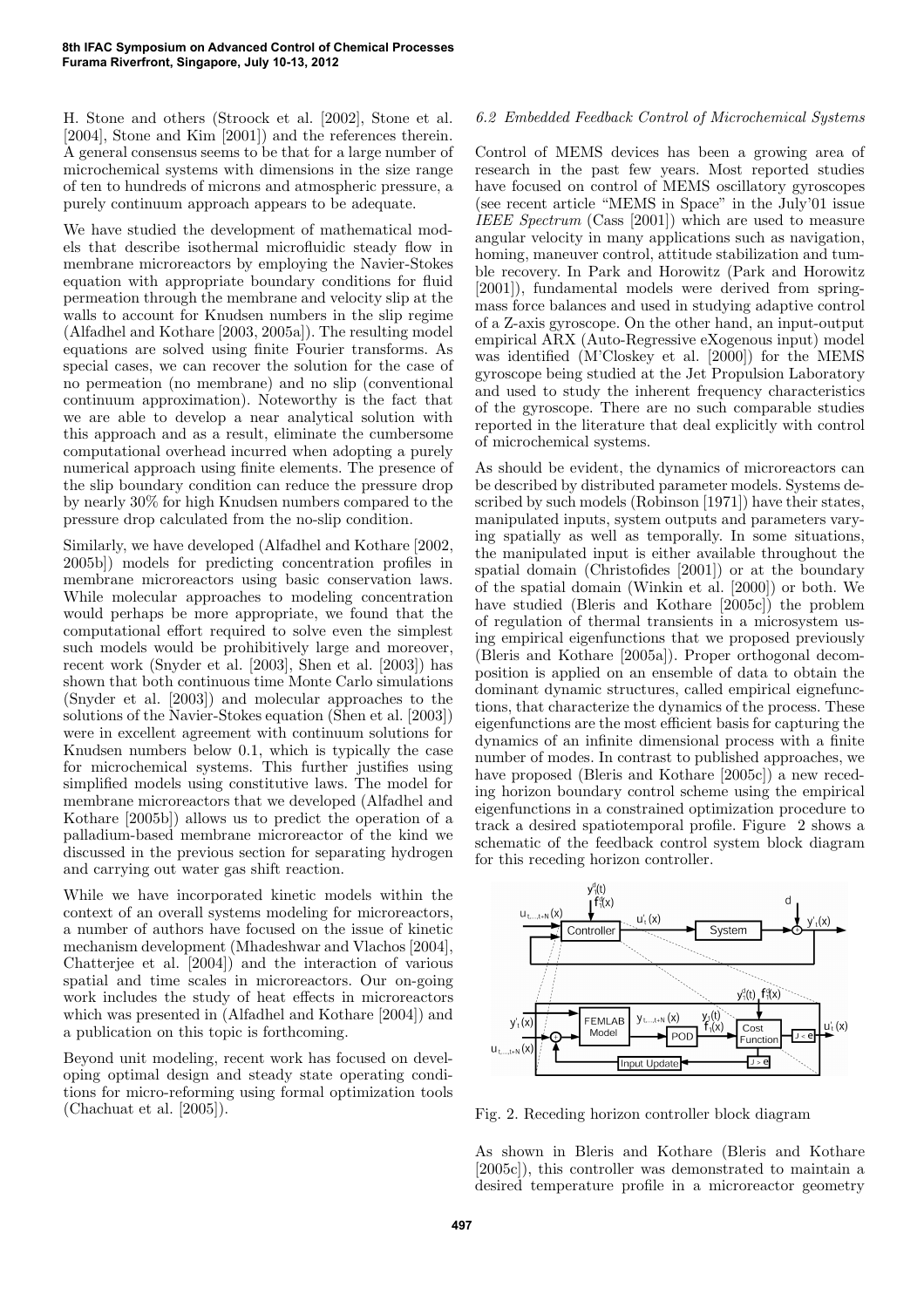using resistive heaters as manipulated inputs. We have also reported its successful use in regulating flow in microchannels and in switching flows (Bleris et al. [2005]) for distributing micro-flow patterns.



Fig. 3. PhyCORE-MPC555 board with the MPC555 processor  $(2cm \times 2cm)$ 

#### 6.3 Embedded Hardware Implementation

The criteria that the final controller implementation must satisfy in the context of microchemical systems are summarized below:

- the controller must be small enough to be "embedded" with the physical system, i.e., the microreactor;
- the controller response time must be small, i.e., in the order of milliseconds, to respond to potentially fast transients in microchemical and micro-combustion systems;
- the parasitic power requirements of the controller must be minimal to make its implementation viable;
- the controller cost should be preferably, but not necessarily, a small component of the overall device cost;
- the controller must be appropriately thermally and chemically isolated from the microreactor system to protect the temperature sensitive CMOS circuitry.

We have proposed two possible approaches to embedding this control algorithm in hardware (Bleris et al. [2004], Bleris and Kothare [2005b]) for System-on-Chip (SoC) applications. In the first approach (Bleris and Kothare [2005b]), we use the high performance single board computer phyCORE-MPC555 which packs the power of Motorola's embedded 32-bit MPC555 microcontroller within a miniature footprint. The MPC555 is a high-speed 32 bit Central Processing Unit that contains a 64-bit floating point unit designed to accelerate the advanced algorithms necessary to support complex applications. All signals and ports of the MPC555 extend to two Molex high density (0.635 mm pitch) 160 pin header connectors. These high density pins allow it to be plugged like a "big chip" into user target hardware. Figure 3 shows the phyCORE-MPC555 board with the MPC555 processor that we have used to implement a receding horizon control algorithm in hardware for fast sampling rate applications of the kind encountered in microdevices.

The second approach we have taken (Bleris et al. [2004, 2006b], Bleris and Kothare [2005b]) proposes reducing the precision of the microprocessor to the minimum while maintaining stable control performance. Taking advantage of the low precision, a logarithmic number system (LNS) based microprocessor architecture is used that allows the design of a reduced size processor, providing further energy and computational cost savings. We have demonstrated a new application specific instruction processor (ASIP) architecture for embedded Model Predictive Control that optimally partitions the MPC computations into an FPGA (Field Programmable Gate Array) hardware implementation for the most intensive operations and software for the reconfigurable parts that need updating (initialization, model updates, etc) (Bleris et al. [2006a,b], Vouzis et al. [2005]). For the specific case under consideration, we have used ADCUS Inc.'s 16 bit EISC (extended instruction set computer) architecture for the reconfigurable software portion and a Xiling Virtex-4 FPGA for the hardware portion of the embedded MPC implementation.

#### 7. CONCLUSIONS AND OPEN ISSUES

In this paper, we have summarized some problems in microchemical systems that provide unique opportunities for synthesizing novel controller design architectures. While the fabrication and operation of microreactors appears more and more feasible compared to a few years ago, a number of issues remain unresolved. For the broader problem of microreactors, packed bed catalytic microreactors appear to be not well-suited for carrying out chemical reactions due to the unusually high pressure drops, even despite the new designs that we have developed using radial geometries. Alternative techniques for deploying catalytic surfaces and materials need to be developed. A number of recent developments in this direction have been reported (Ouyang et al. [2005], Ganley et al. [2004]). Finally, in the context of embedded control, new hardware architectures and high performance advanced control algorithms that can be embedded and integrated with the microchemical system need to be developed.

#### **REFERENCES**

Institute of Microtechnology Mainz LIGA information website. http://imm.kemhost.de/v0/vvseitene/vvleistung/liga.html.

- Information portal on lab-on-a-chip system and technologies in the United States: http://www.lab-on-a-chip.com/.
- S. K. Ajmera, M. W. Losey, and K. F. Jensen. Microfabricated packed-bed reactor for phosgene synthesis. *AIChE Journal*, 47 (7):1639–1647, July 2001.
- K. Albaugh and D. Rasmussen. Mechanisms of anodic bonding of silicon to Pyrex glass. In *Proceedings of the IEEE Solid-State Sensors and Actuators Workshop*, pages 109–110, Hilton Head, SC, 1988. IEEE.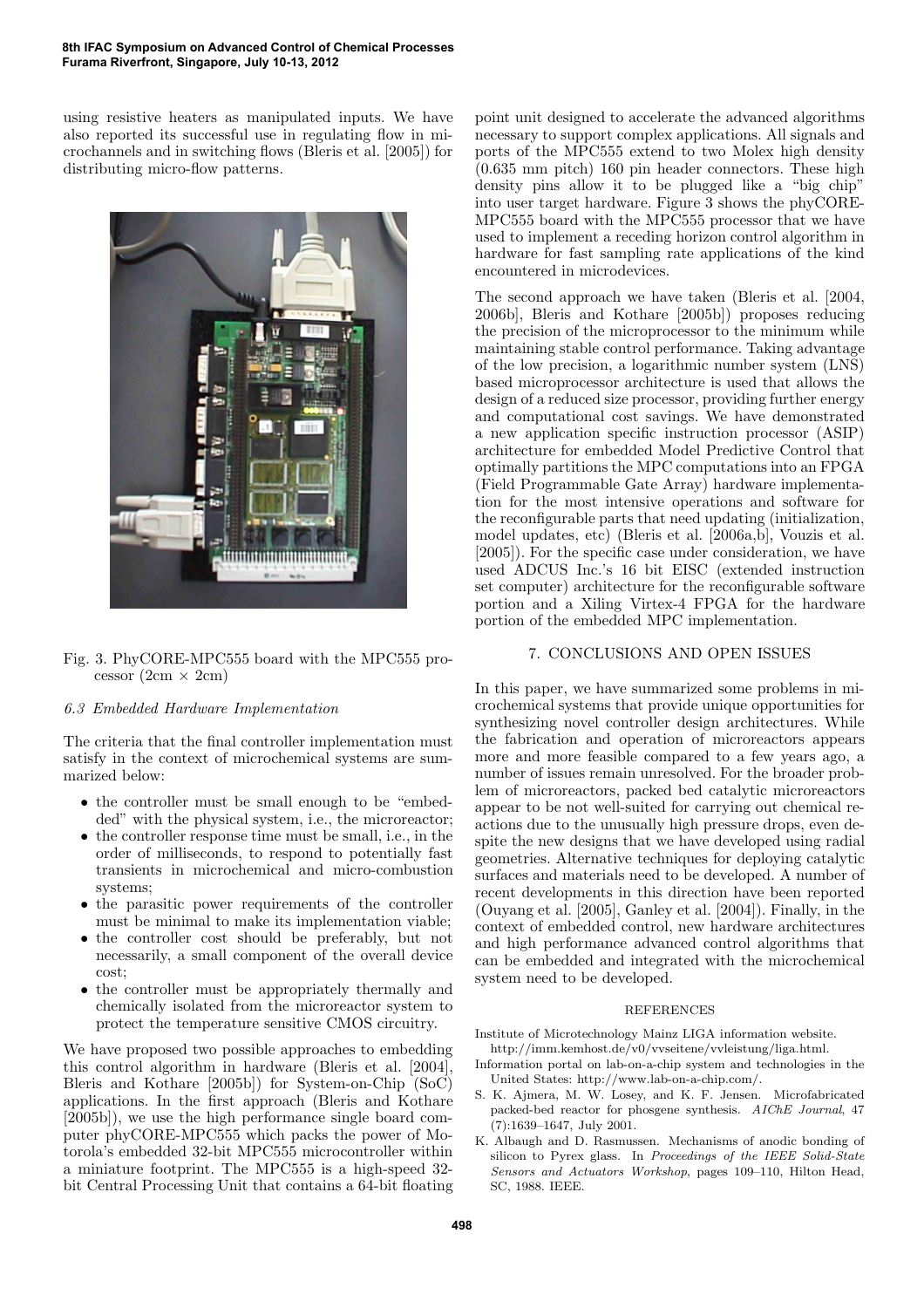- K. Alfadhel and M. V. Kothare. Modeling of Multicomponent Reactive Separation Using Ultra-thin Palladium Membrane in a Water-gas Shift Microreactor. In *2002 AIChE Annual Meeting*, Indianapolis, IN, November 2002.
- K. Alfadhel and M. V. Kothare. Membrane Microreactors: Modeling, design and operability. In *IMRET 7*, Lausanne, Switzerland, September 2003.
- K. Alfadhel and M. V. Kothare. The energy equation in microchemical systems. In *AIChE Annual Meeting*, Austin, TX, 2004.
- K. Alfadhel and M. V. Kothare. Microfluidic modeling and simulation of flow in membrane microreactors. *Chemical Engineering Science*, 60(11):2911–2926, July 2005a.
- K. Alfadhel and M. V. Kothare. Modeling of multicomponent concentration profiles in membrane microreactors. *Industrial & Engineering Chemistry Research*, 44(26):9794–9804, December 2005b.
- J. Antes, T. Tuercke, E. Marioth, K. Schmid, H. Krause, and S. Loebbecke. Use of microreactors for nitration processes. In I. Rinard, W. Ehrfeld, U. Eul, and R. S. Wegeng, editors, *Proceedings of the* 4 th *International Conference on Microreaction Technology*, pages 194–200, Atlanta, GA, March 5-9 2000.
- W. L. Benard, H. Kahn, A. H. Heuer, and M. A. Huff. Thin-film shape-memory alloy actuated micropumps. *Journal of Microelectromechanical Systems*, 7:245–251, 1998.
- L. Bleris, M. V. Kothare, J. Garcia, and M. G. Arnold. Embedded Model Predictive Control for System-on-Chip Applications. In S. Shah and J. McGregor, editors, *Proceedings of the* 7<sup>th</sup> IFAC Conference on Dynamics and Control of Process Systems (DYCOPS-7), Boston, MA, 2004.
- L. Bleris, J. Garcia, and M. V. Kothare. Model predictive hydrodynamic regulation of microflows. In *Proceedings of the 2005 American Control Conference*, pages 1752–1757, Portland, OR, June 8-10 2005.
- L. G. Bleris and M. V. Kothare. Low order empirical modeling of distributed parameter systems using temporal and spatial eigenfunctions. *Computers & Chemical Engineering*, 29(4):817– 827, March 2005a.
- L. G. Bleris and M. V. Kothare. Real-time implementation of Model Predictive Control. In *Proceedings of the 2005 American Control Conference*, pages 4166–4171, Portland, OR, June 8-10 2005b.
- L. G. Bleris and M. V. Kothare. Reduced order distributed boundary control of thermal transients in microsystems via the use of empirical eigenfunctions. *IEEE Transactions on Control Systems Technology*, 13(6):853–867, 2005c.
- L. G. Bleris, P. D. Vouzis, M. G. Arnold, and M. V. Kothare. Pathways for optimization-based drug delivery systems and devices. In *Proceedings of the IFAC Symposium on Advanced Control of Chemical Processes (ADCHEM2006)*, pages 515–520, Gramado, Brazil, April 2006a.
- L. G. Bleris, P. D. Vouzis, M. G. Arnold, and M. V. Kothare. A co-processor FPGA platform for the implementation of real-time Model Predictive Control. In *Proceedings of the 2006 American Control Conference*, Minneapolis, MN, July 2006b.
- S. Cass. MEMS in space. *IEEE Spectrum*, 38(7):56–61, July 2001.
- B. Chachuat, A. Mitsos, and P. I. Barton. Optimal design and steady-state operation of micro power generation employing fuel cells. *Chemical Engineering Science*, 60(16):4525–4556, August 2005.
- A. Chatterjee, M. A. Snyder, and D. G. Vlachos. Mesoscopic modeling of chemical reactivity. *Chemical Engineering Science*, 59(22-23):5559–5567, November/December 2004.
- P. D. Christofides. Control of nonlinear distributed process systems: Recent developments and challenges. *AIChE Journal*, 47(3):514– 518, March 2001.
- T. Cui, J. Fang, J. Maxwell, J. Gardner, R. Besser, and B. Elmore. Micromachining of microreactor for dehydrogenation of cyclohexane to benzene. In *IMRET 4: 4*th *International Conference on Microreaction Technology*, pages 488–492, Atlanta, GA, 2000.
- W. Ehrfeld. *Microreaction Technology: Proceedings of the First International Conference on Microreaction Technology*. Springer-

Verlag, 1997.

- W. Ehrfeld, I. Rinard, and R. S. Wegeng, editors. *Process Miniaturization:* 2 nd *International Conference on Microreaction Technology – Topical Conference Preprints*. AIChE, New Orleans,LA, March 9-12 1998.
- P. Fedkiw, K. F. Jensen, R. Nowak, and R. Paur (organizers). Workshop on Microchemical Systems and Their Applications. Reston, VA, June 16-18 1999. U.S. Army Research Office and Defense Advanced Research Projects Agency (DARPA).
- FEMLAB. *FEMLAB Reference Manual*. COMSOL AB, Natick, MA, November 2001.
- T. Floyd, K. Jensen, and M. Schmidt. Towards integration of chemical detection for liquid phase microchannel reactors. In I. Rinard, W. Ehrfeld, U. Eul, and R. S. Wegeng, editors, *Proceedings of the* 4 th *International Conference on Microreaction Technology*, pages 461–466, Atlanta, GA, March 5-9 2000.
- A. J. Franz, M. A. Schmidt, and K. F. Jensen. Palladium membrane microreactors. In *The* 3 rd *International Conference on Microreaction Technology*. DECHEMA, April 18-21 1999.
- K. A. Fu, F. Martinez, D. Walther, A. Fernandez-Pello, A. Pisano, and D. Liepmann. Design and fabrication of a silicon-based MEMS rotary engine. In *Proceedings of the 2001 International Mechanical Enginering Congress and Exposition (IMECE)*, New York, 2001.
- J. C. Ganley, E. G. Seebauer, and R. I. Masel. Development of a microreactor for the production of hydrogen from ammonia. *Journal of Power Sources*, 137(1):53–61, October 2004.
- B. Gray, D. Jaeggi, N. Mourlas, B. P. van Drieënhuizen, K. Williams, N. Maluf, and G. Kovacs. Novel interconnection technologies for integrated microfluidic systems. *Sensors and Actuators A: Physical*, 77:57–65, 1999.
- E. Grayver and R. T. M'Closkey. Automatic gain control ASIC for MEMS gyro applications. In *Proceedings of the 2001 American Control Conference*, pages 1219–1222, Arlington, VA, June 2001.
- I.-M. Hsing. *Simulation strategies in microfabricated chemical systems*. PhD thesis, Massachusetts Institute of Technology, Boston, MA, February 1998.
- K. F. Jensen. Microreaction Engineering Is small better ? *Chemical Engineering Science*, 56:293–303, 2001.
- D. Jie, X. Diao, K. B. Cheong, and L. K. Yong. Navier-Stokes simulations of gas flow in micro devices. *Journal of Micromechanics and Microengineering*, 10(3):372–379, September 2000.
- J. Judy. Microelectromechanical systems: Fabrication, design and applications. *Smart materials and structures*, 10:1115–1134, 2001.
- G. E. Karniadakis and A. Beskok. *Micro Flows: Fundamentals and Simulation*. Springer Verlag, New York, USA, second edition edition, 2002.
- S. V. Karnik, M. K. Hatalis, and M. V. Kothare. Towards a palladium micro-membrane for the water gas shift reaction: Microfabrication approach and hydrogen purification results. *Journal of Microelectromechanical Systems*, 12(1):93–100, February 2003.
- E. H. Klaassen, K. Petersen, J. M. Noworolski, J. Logan, N. I. Maluf, J. Brown, C. Storment, W. McCulley, and G. T. A. Kovacs. Silicon fusion bonding and deep reactive ion etching: A new technology for microstructures. *Sensors and Actuators A: Physical*, 52(1-3 pt 1):132–139, March-April 1996.
- F. Larmer and P. Schilp. Method of anisotropically etching silicon. German Patent DE 4241045, 1994.
- M. W. Losey, M. A. Schmidt, and K. F. Jensen. Microfabricated multiphase packed-bed reactors: Characterization of mass transfer and reactions. *Ind. Eng., Chem. Res.*, 40(12):2555–2562, 2001.
- M. J. Madou. *Fundamentals of Microfabrication: The Science of Miniaturization*. CRC Press, second edition, 2002.
- R. Maurer, C. Claivaz, M. Fichtner, K. Schubet, and R. Renken. A microstructured reactor system for the methanol dehydrogenation to water free formaldehyde. In *IMRET 4: 4*th *International Conference on Microreaction Technology*, pages 100–105, Atlanta, GA, March 5-9 2000. AIChE Spring National Meeting.
- R. T. M'Closkey, S. Gibson, and J. Hui. Modal parameter identification of a MEMS gyroscope. In *Proceedings of the 2000 American*